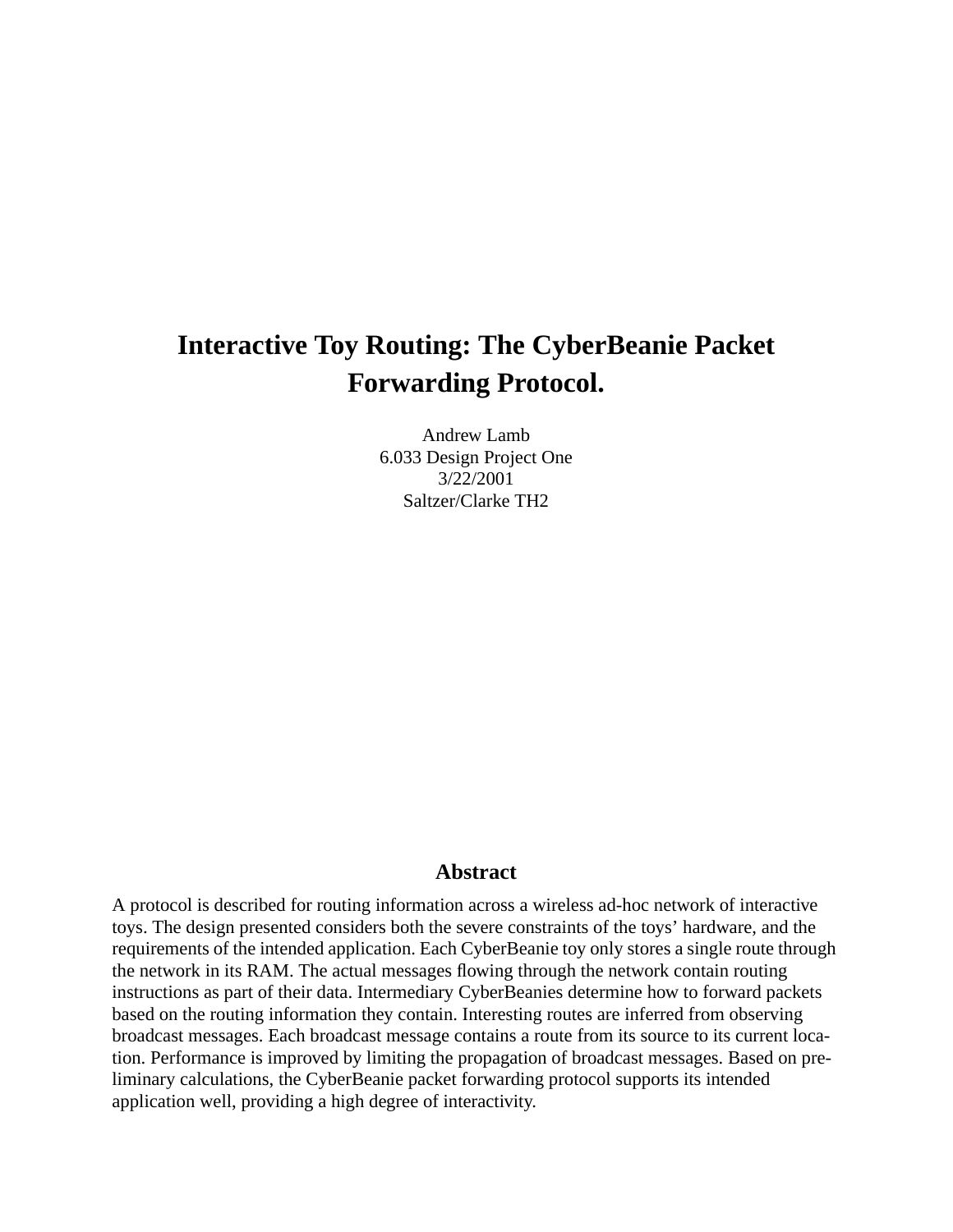# **Introduction**

A CyberBeanie is a furry ball about three inches across. The CyberBeanie's key feature is that each one forms a "friendship" with another CyberBeanie. A pair of friendly CyberBeanies reflect each others' simulated "emotions," meaning that if one is heated up in the palm of a hand, an light on the other turns on in response.

Each CyberBeanie has a very fast embedded microprocessor. The memory available to each CyberBeanie is limited to 256 Bytes, and each CyberBeanie has a radio transmitter which can communicate at 1000 bits per second over a distance of four feet. By cleverly using spread spectrum technology, interference is avoided and simultaneous transmissions are correctly received by all CyberBeanies in range.

The manufacturer preprograms a unique 32 bit identification number into each CyberBeanie which serves as a network identifier. Each CyberBeanie generates 16 bit temperature readings which are used by its friend to determine how often to flash its light. If a CyberBeanie is within four feet of its friend, they communicate directly. If there is a path for temperature messages to travel indirectly through intermediary CyberBeanies, the friends can still communicate even if they are more than four feet apart. To act as routers for each other, CyberBeanies come equipped with a network layer packet forwarding protocol.

The most common use of CyberBeanies is estimated to be in a square classroom with 25 students. Hence, the CyberBeanie packet forwarding protocol in this paper was configured for a scenario of 25 CyberBeanies arranged in a grid. CyberBeanies can talk to only their immediate neighbors, and the CyberBeanies on diagonals are not close enough to receive transmissions.

This paper describes the CyberBeanie packet forwarding protocol. A high level description is presented to give the reader an general overview of the design. Then the specific packet formats, and network layer pseudo code are presented with detailed descriptions of their purpose and function. Then, a detailed analysis and justification of design decisions is presented, followed by a conclusion and suggestions on future work.

# **Design**

The CyberBeanie packet forwarding protocol consists of two packet types. First, each Cyber-Beanie advertises its position in the network to its friend using Find Friend packets. When Cyber-Beanies receive Find Friend packets not from their friends, they add their own ID to the end of the Find Friend packet, and send out the packet again. Hence, each Find Friend packet contains a history of all CyberBeanies it has encountered, and therefore a possible route through the network back to the sender. Each CyberBeanie also listens for Find Friend packets that originated at its friend. When a packet addressed from its friend arrives, the CyberBeanie saves the route contained in the packet and uses that route to send temperature messages to its friend.

Unchecked, blind forwarding of Find Friend packets would soon clog the available radio bandwidth with multiple copies of the same Find Friend message. Therefore, CyberBeanie's keep a list of recently seen source IDs for Find Friend packets and drop any new packets with the same source ID.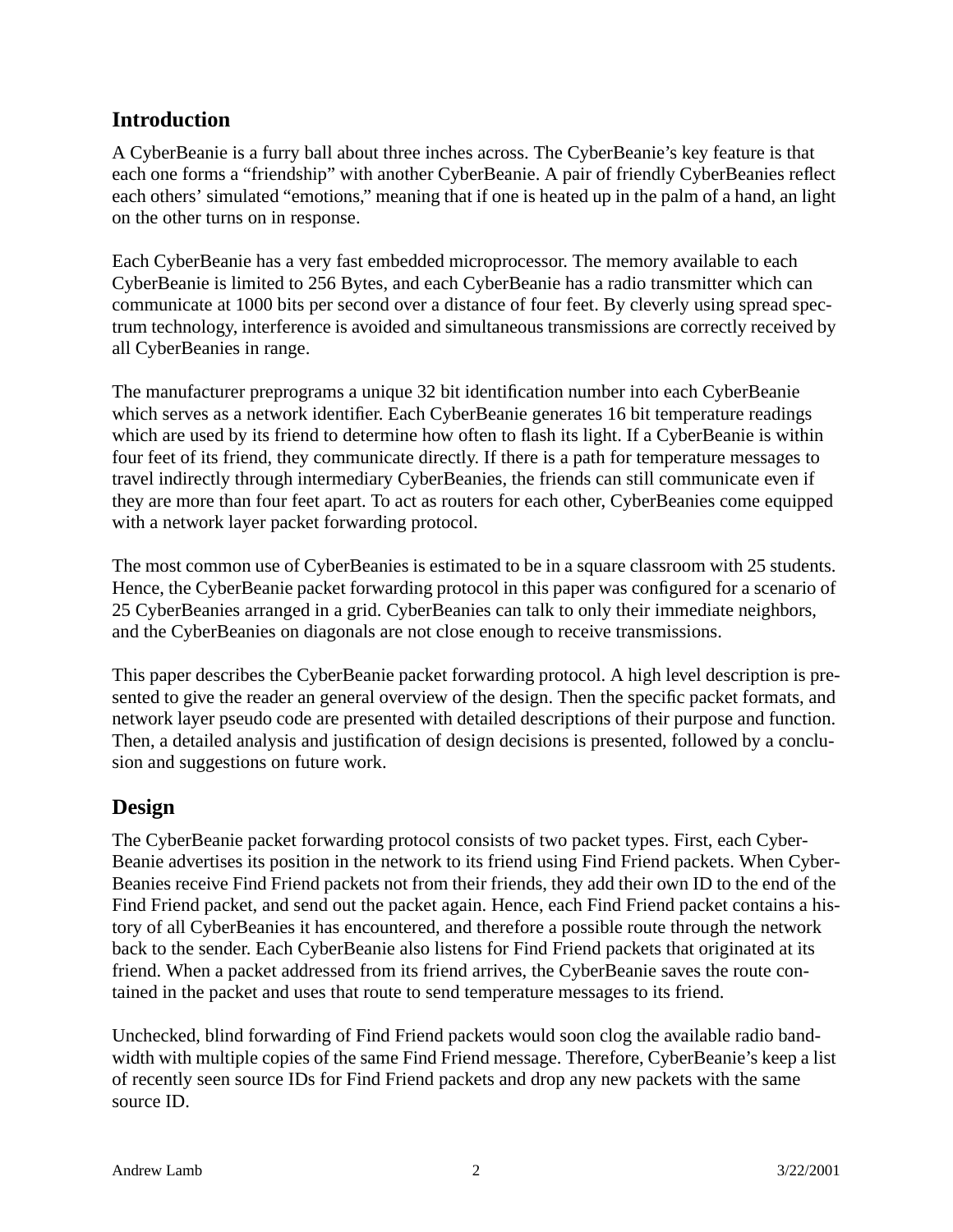Once a CyberBeanie has a route to its friend, it sends the friend Friend Temperature packets. Each Friend Temperature packet contains all of the routing information necessary to be delivered to its recipient. When a CyberBeanie receives a Friend Temperature which is not addressed to itself, it uses the route information contained in the packet to figure out how to handle the packet. If the current CyberBeanie is the current node on the route it forwards the packet on to the next Cyber-Beanie. If the receiving CyberBeanie is not the next node on the route, it drops the packet. Before resending the packet, the packet's current node is updated. Only the current node on the route will ever transmit the packet, conserving network bandwidth.

#### **Find Friend Packet**

# **Figure 1: Find Friend packet layout**

Find Friend

| type                                                                                                                               | SourceID | Node 1 | Node 2 | $(\ldots)$ | Node N |  |
|------------------------------------------------------------------------------------------------------------------------------------|----------|--------|--------|------------|--------|--|
|                                                                                                                                    | 32       | 32     | 32     |            | 32     |  |
| Total size of the Find Friend packet = $1 + 32*(N + 1)$<br>where $N =$ the number of nodes that this packet has been forwarded by) |          |        |        |            |        |  |

The Find Friend packet is broadcast when a CyberBeanie needs to advertise its position to its friend. Every station remembers the IDs of the sources of the last seven Find Friend packets it has received. Every time the Find Friend packet is retransmitted, the transmitting node appends its own ID to the packet, causing the packet's length to grow by 32 bits

### **Friend Temperature Packet**

### **Figure 2: Friend Temperature packet layout**

Friend Temerature

| type                                                          | Data | friendID<br>(destination) | Node 1 | Node 2                                                                       | $(\ldots)$ | Node N |  |
|---------------------------------------------------------------|------|---------------------------|--------|------------------------------------------------------------------------------|------------|--------|--|
|                                                               | -16  | 32.                       | 32     | 32                                                                           |            | 32     |  |
| Total size of a Friend Temperature packet = $17 + 32*(N + 1)$ |      |                           |        |                                                                              |            |        |  |
|                                                               |      |                           |        | where $N =$ the number of nodes that this packet must be forwarded through)) |            |        |  |

The Friend Temperature packet delivers 16 bit temperature data from a CyberBeanie to its friend. The Friend Temperature packets each contain a sequence of IDs that represents a route through the CyberBeanie mesh network. As each node on the path retransmits the Friend Temperature message, the node removes its ID from the packet's path. Hence, the packet's size decreases by the 32 bits.

### **Global Variables**

// Global variables

#### **Figure 3: Pseudo code defining global variables**

| 77 SIODAI VALIADICO |                                        |
|---------------------|----------------------------------------|
| Word myID;          | // This CyberBeanie's unique 32 bit ID |
| Word friendID;      | // Friend's 32 bit ID                  |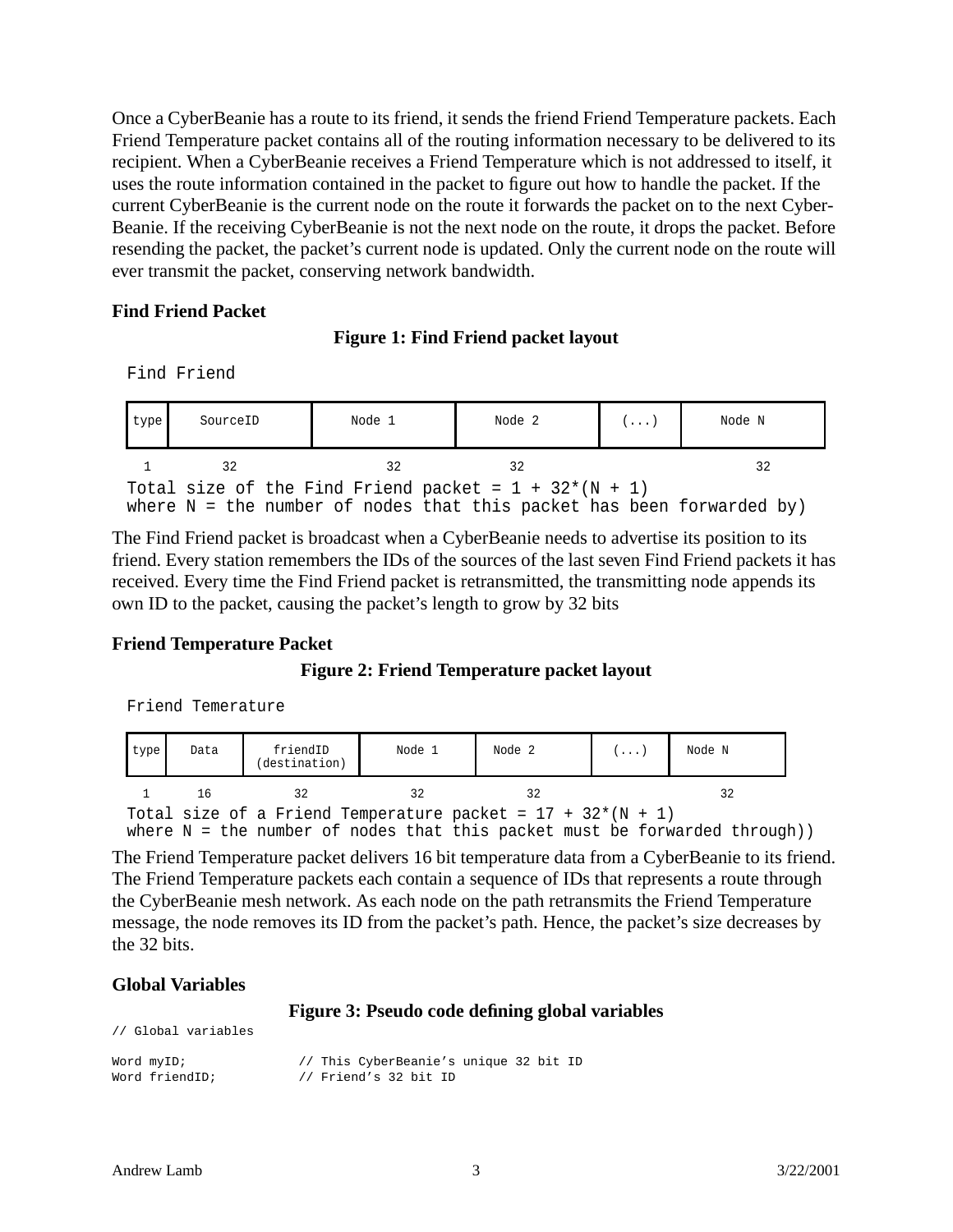```
Byte wait_count; \frac{1}{1} the number of attempted temperature messages
                         // without a route before sending out another
                         // Find Friend packet
Byte message_count; // The number of temperature messages that the
                         // CyberBeanie will send without getting messages from
                         // its friend.
Byte route length; // size of route to friend (necessary to copy route)
Byte most_recently_seen; // memory space to store the index of the most
                         // recently seen find friend packet (needed to implement
                         // the most recently seen functions called upon in the
                         // rest of the code
Word recently_seen[7] // the seven most recently seen find friend ids
Word friend_route[10]; // route to friend
Word buffer[11]; \sqrt{} buffer to assemble network packets in
```
The global variables in Figure 3 represent the memory allocation scheme for the five by five grid of CyberBeanies described in the introduction. These global variables are referenced in the following pseudo code using the prefix global to differentiate them from local variables.

#### **Memory Allocation**



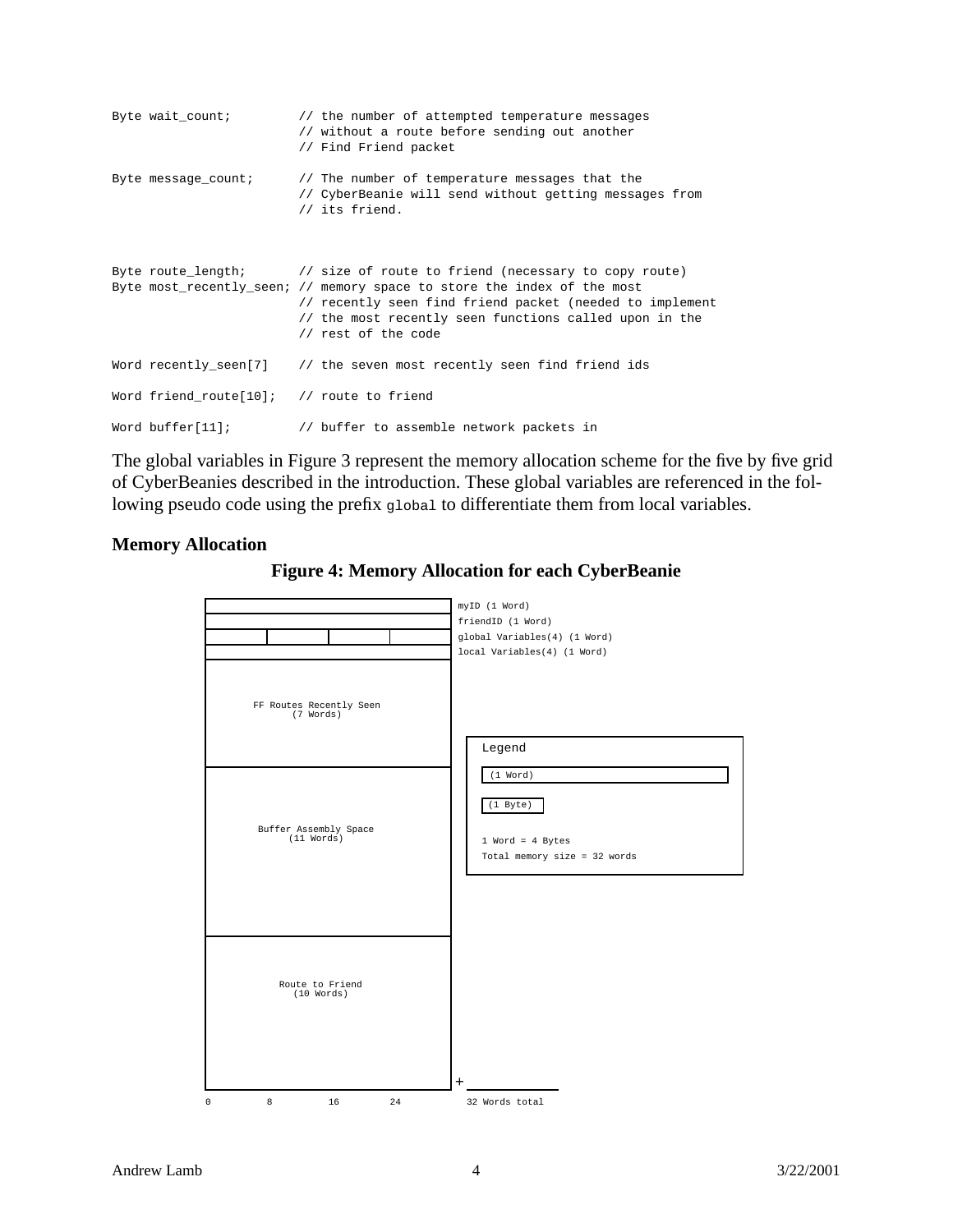The CyberBeanie contains 256 Bytes of random access memory (RAM) for use by the routing protocol. This memory is logically divided up into 32 32 bit Words. The first Word is reserved for the CyberBeanie's own ID. The second Word is reserved for the CyberBeanie's friend's ID. The third Word is allocated into 4 Bytes which hold the global variables wait\_count, message\_count, route\_length, and most\_recently\_seen. The fourth Word is set aside for local variables and remembering buffer lengths. 7 Words are allocated for IDs on Find Friend packets which have been recently received. 11 Words are allocated for buffer space in which packets are modified. The final 10 Words are allocated for storing a route to the CyberBeanie's friend. The specific sizes of the global variables were determined by the hardware limitations as described in the Discussion section below.

#### **Global Constants**

#### **Figure 5: Global constants for network layer**

```
// Constants programmed into the CyberBeanie's at the factory
// first bit of each message is the type field
#define TYPE_FRIEND_FIND = 0;
#define TYPE_FRIEND_TEMP = 1;
#define MAX_WAIT_COUNT = 3; // number of network requests without a
                               // route before we send another FF packet
#define MAX_MESSAGE_COUNT = 3; // number of messages to send without
                               // recieving any messages from friend before
                               // assuming route is bad
#define MAX_PACKET_SIZE = 11; // that is how much buffer space we have for
                               //assembling packets, so this is
                               //the maximum buffer space allowable
#define MAX_TIME_IN_RECENTLY_SEEN = 1160; // how often we clear the
                                           // recently seen buffer in milliseconds
#define TEMPERATURE_INTERVAL = 776;// the interval, in milliseconds, between
                                   // link_send requests. The larger this number,
                                    // the more Friend Temp messages are sent,
                                    //and the more bandwidth they consume.
```
The global constants in Figure 5 are programmed into each CyberBeanie's read only instruction memory at the factory and can not be changed. The specific values that are assigned to the constants were determined by the radio link speed and the most likely scenario.

#### **Network initialization code**

#### **Figure 6: Pseudo code for initialize\_network()**

```
// Code to initialize the network
void network_initialize(my_id, my_friend_id) {
  // initialize global variables
  globals.myID = my_id;
  globals.friendID = my_friend_id;
  globals.wait_count = 0;
  globals.message_count = 0;
  globals.route_length = 0; // no route to start with
  globals.recently_seen
  // send initial Find Friend packet
  network_sendFF();
   // set up a timer that removes all IDs from the recently seen
   // list of Find Friend packets forwarded. This is done
```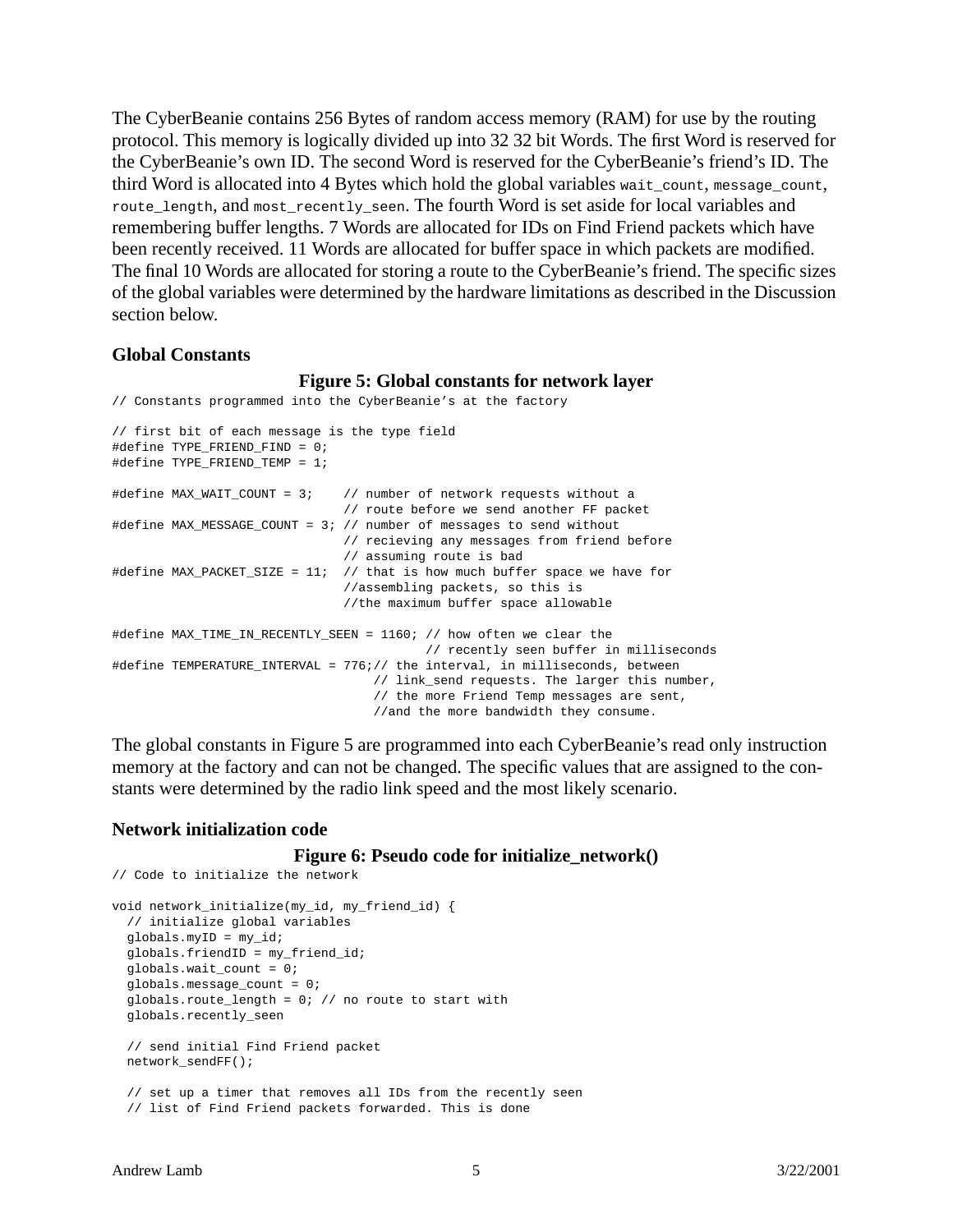```
 // so that if the network changes configuration after initial
   // stabilization, the CyberBeanies will respond to find friend broadcasts
   set_timer(MAX_TIME_IN_RECENTLY_SEEN) {
    if (globals.recently_seen.updated) \
      globals.recently_seen.clear_list();
     } else {
      globals.recently_seen.updated = false;
 }
}
```
The initialization code for the CyberBeanie packet forwarding protocol initializes the global variables and sends an initial Find Friend message into the network. The initialization code sets a timer that will go off every MAX\_TIME\_IN\_RECENTLY\_SEEN milliseconds which will clear the global list of recently seen Find Friend packet source IDs no Find Friend packets have been seen recently.

#### **Network layer transport code**

#### **Figure 7: Pseudo code for sending packets**

```
// Code to send data over the CyberBeanie network
// temp_data is a 16 bit value specifying the CyberBeanie's
// current temperature that needs to be sent to the
// CyberBeanie's friend
void net_send(temp_data) {
  // if we have a route to our friend, send the temp to the friend
  if (global.route.length > 0) {
     // assemble the packet for transmission
     global.buffer.type = TYPE_FINDFRIEND;
     global.buffer.temperature = temp_data;
     // copy the route to our friend into the message buffer
     global.buffer.route = global.friend_route;
     // send the packet (link_send's length is in number of bits)
     // 1 bit for type
     // 16 bits for temperature data
     // 32 bits for each id on our node
     link_send(global.buffer, 1 + 16 + global.route_length * 32);
     // increment the global message count so we can
     // detect a change in the network configuration
     global.message_count++;
   } else {
     // else, we don't have a route to our friend yet
     // increment the message wait counter so we give the
     // Find Friend packets time to find our friend
    global.wait_count++;
     // if we have waited long enough without hearing from our
     // friend, try resending a Find Friend message
     if (global.wait_count > MAX_WAIT_COUNT) {
       // send a Find Friend message and reset the wait count
      network_sendFF();
     qlobal.wait count = 0; // reset the timer
    }
   }
   // if we have sent several temperature messages without getting
   // any temperature messages from our friend, assume that the
```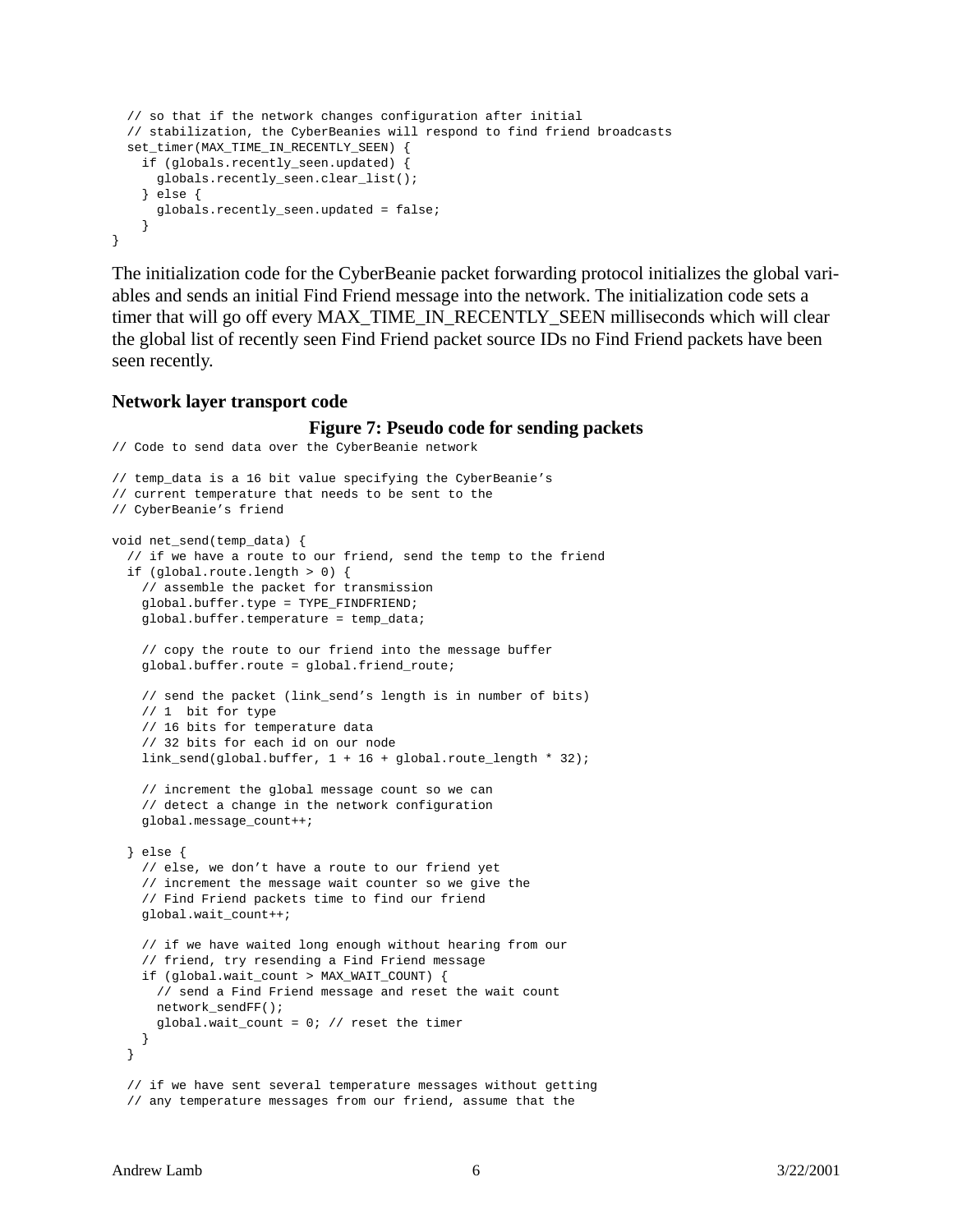```
 // route we have is no longer valid, so we clear the routing
 // information that we have.
 if (global.message_count > MAX_MESSAGE_COUNT) {
  global.route_length = 0; // clear the route
 global.wait_count = 0; // reset the message wait count
  network_sendFF(); // send an initial Find Friend message
 }
```
 return; }

(Note: The mechanics for setting the correct bits in the buffer is not important to the packet forwarding protocol. Memory was allocated for this task, and references such as  $g_{10}$ bals.buffer.type refer to the type field of the global buffer.) If the CyberBeanie knows a route to its friend, it sends out a Friend Temperature packet. If the CyberBeanie doesn't know a route to its friend, it checks to see how long ago it last broadcast its own position. If a suitable amount of time has elapsed, the CyberBeanie sends another Find Friend packet assuming that its previous one was lost.

If the network has changed configurations and the CyberBeanie's path to its friend is no longer valid, a new route must be determined. A network configuration change is detected by keeping a count of the number of Friend Temperature packets that the CyberBeanie has sent without receiving any Friend Temperature messages in reply. If the unanswered message count reaches a predetermined threshold, the currently held route is invalidated and the route discovery phase begins again with the broadcast of a Find Friend packet.

Figure 8 shows pseudo code to assemble and broadcast a Find Friend packet.

#### **Figure 8: Pseudo code for sending a Find Friend packet**

```
// Code to send a Find Friend packet
void network_sendFF() {
  // assemble a Find Friend packet
  global.buffer.type = TYPE_FRIEND_FIND;
  // append this CyberBeanie's ID so other CyberBeanies
  // know who originally send the message
  global.buffer.source = global.myID;
  // 1 bit for type
  // 32 bits for the one ID
 link_send(qlobal.buffer, 1 + 32 * 1); // broadcast our whereabouts
}
```
#### **Network layer delivery code**

#### **Figure 9: Pseudo code for handling incoming packets**

```
// network layer packet handler
void net_deliver(linkBuffer, size) {
   // if we are dealing with a Friend Temp message
  if (linkBuffer.type == TYPE_FRIEND_TEMP) {
     if (linkBuffer.destination = global.myID) {
      // this message is for us, so deliver it to the application layer
      handle_temperature(linkBuffer.temperature);
       // make note of the fact that we got a friend's message by
```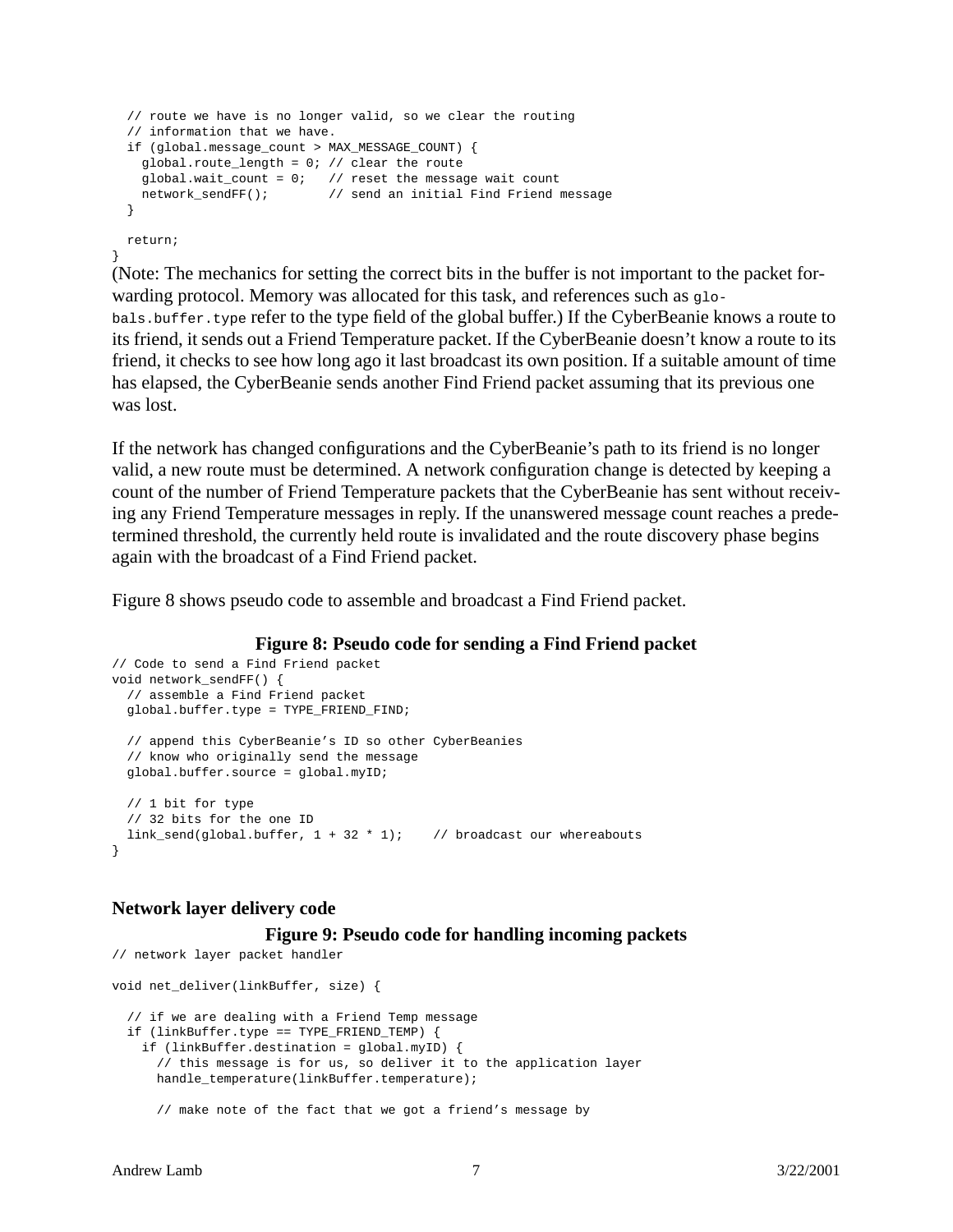```
 // resetting the unanswered message count to zero thus
       // preventing the route from being discarded
       globals.message_count = 0;
     } else if (linkBuffer.route.currentNode == global.myID) {
       // we are the current node in the route specified by the packet
       // so resend our packet without our node id to the next node
      link_send(linkBuffer, linkBuffer.size - 32); // chop off last ID (ours)
     } else {
       // this packet was not for us, nor are we the current node in the
       // route so discard packet (eg do nothing)
 }
     // Otherwise, we are dealing with a broadcast Find Friend message,
     // which we need to route appropriately
   } else if (linkBuffer.type == TYPE_FRIEND_FIND) {
     // if this packet is from our friend, update out routing information
     if (linkBuffer[1] == global.friendID) {
       // if this is a better route than the one we currently know about
      if ((linkBuffer.size - 1) < global.route_length) {
global.friend_route = linkBuffer.route; // copy route in packet for friend route
global.route_length = linkBuffer.route.length; // update route length
      } else {
// the route advertised is not as good as our current one, so
// do nothing and drop the packet
       }
     } else if (recently_seen.contains(linkBuffer.source)) {
       // else, if we have seen the source of this packet recently, drop packet
     } else if (size < MAX_PACKET_SIZE) {
       // else if our memory allows this packet to be processed
       global.buffer = linkBuffer; // copy the received message(with its route)
       // tack our ID on to the end of the packet and send it on its way
       global.buffer.route += global.myID;
       link_send(global.buffer, linkBuffer.size + 32);
       // make a note that we have seen this particular
       // find friend message so we don't propagate duplicates
     globals.recently_seen.add(linkBuffer.source);
     } else {
       // there was no room to assemble a new packet in our buffer,
       // so we are forced to drop this packet
     }
   }
}
```
If the link buffer contains a Friend Temperature message that is addressed to the receiving Cyber-Beanie, net\_deliver hands the temperature data up to the application layer. The unanswered message counter is then reset. Otherwise, the Friend Temperature was not destined for this CyberBeanie, so the routing information in the packet is examined. If the CyberBeanie's ID is the ID of the current node in the path specified in the packet, then the current ID is removed from the packet's path, and the packet is retransmitted. If the CyberBeanie was not the next node on the path, the packet is ignored.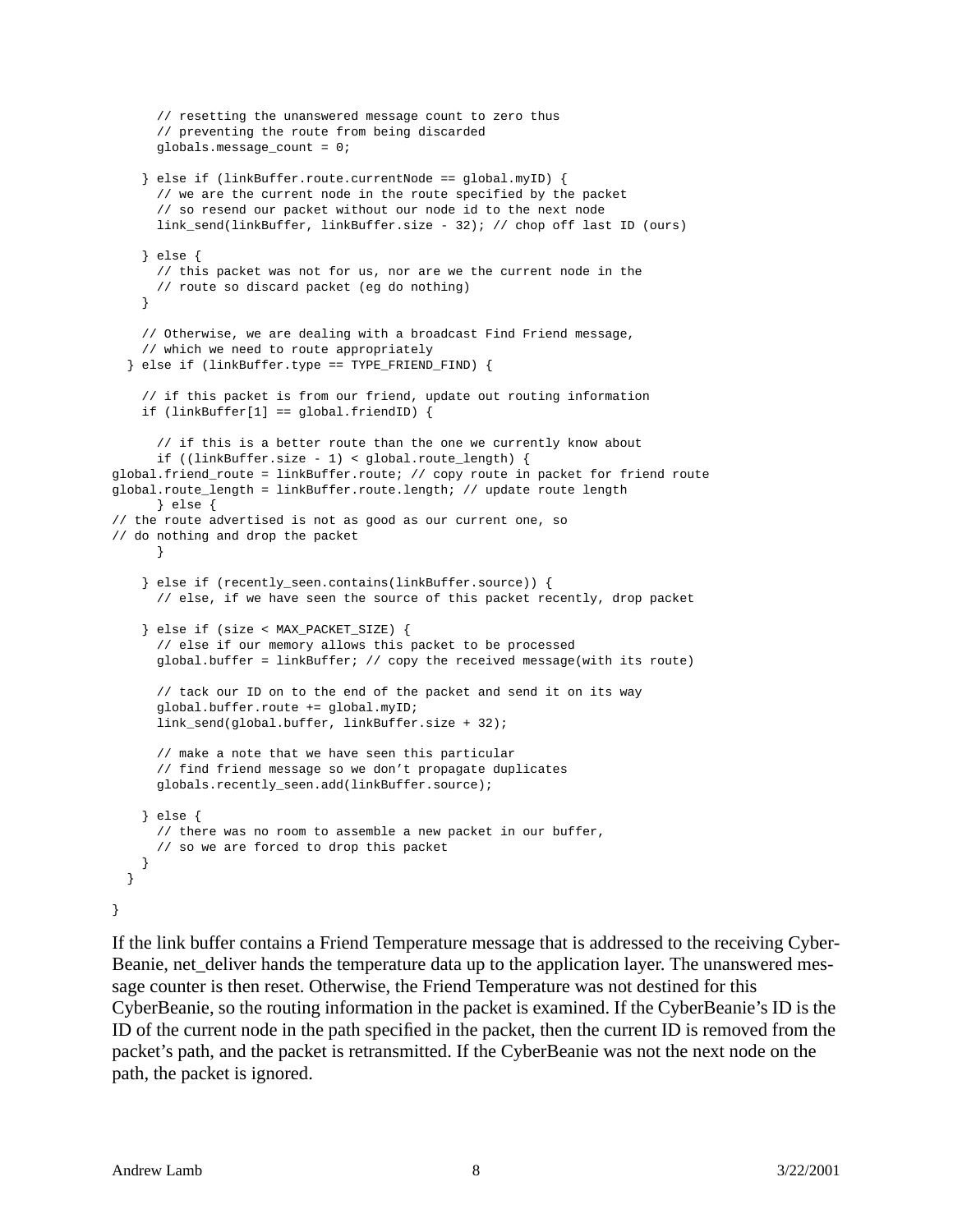If the link buffer contains a Find Friend message that is from the CyberBeanie's friend, the packet's route is examined. If the route is shorter than the one that is currently stored, the currently stored route is replaced. If the Find Friend packet is not from the CyberBeanie's friend, then its source is compared to a list of source IDs from recently seen Find Friend packets. If the source of the Find Friend packet has been recently seen, then the packet is discarded. If the source hasn't been recently seen, then the CyberBeanie appends its own ID number to the route and retransmits the packet after adding the packet's source ID to the list of recently seen IDs.

# **Discussion**

The implementation of the CyberBeanie packet forwarding protocol was guided by the available hardware. The most severe limitations on the CyberBeanie packet forwarding protocol are the paucity of available memory and the slow radio link. The CyberBeanie's very fast microprocessor, on the other hand, can be used to offset the disadvantages of the memory and radio links. Furthermore, the specific use of this routing protocol for interaction among toys allows optimizations that would not be permissible for other more general purpose routing protocols.

# **Design Rationale**

Simplicity was a major design goal. The simpler a system is, typically the better performance it has and the less error prone it is.

Initially, a routing scheme based on routing tables was considered, but was then discarded because of insufficient memory. Instead, the speed of the processor was utilized to process and modify incoming packets before retransmission. Further simplification was obtained because the friendships between CyberBeanies are symmetric. Since the CyberBeanie's end layer interface is a flashing light, it is unnecessary to guarantee every single packet arrives at its destination. It is a natural choice to use any Friend Temperature message originating from a CyberBeanie's friend as an acknowledgement that the CyberBeanie's own packets are getting through. By removing the notion of acknowledgement packets from the CyberBeanie packet forwarding protocol, half of the potential packet traffic was eliminated.

Remembering recently seen Find Friend messages seems opposed the stated goal for simplicity. Keeping a recently seen list adds complexity to the overall routing system, consumes more memory and therefore makes for shorter maximum route lengths. However, the performance benefit realized by not wasting bandwidth with duplicating packets more than justifies the costs of remembering recently seen IDs.

An alternate approach which was considered for reducing packet duplication was discarding Find Friend packets that the receiving CyberBeanie had already seen. Figure 10 shows the performance of the alternate approach on the left. The approach of remembering recently seen CyberBeanies is shown on the right. While the alternate approach does allow the receiving CyberBeanie to choose from more paths through the CyberBeanie mesh, it consumes a huge amount of network bandwidth because Find Friend packets grow in size after each retransmission. The severely limited bandwidth of the available radio link makes removing duplicates worth the additional complexity of remembering source IDs from recently seen Find Friend packets.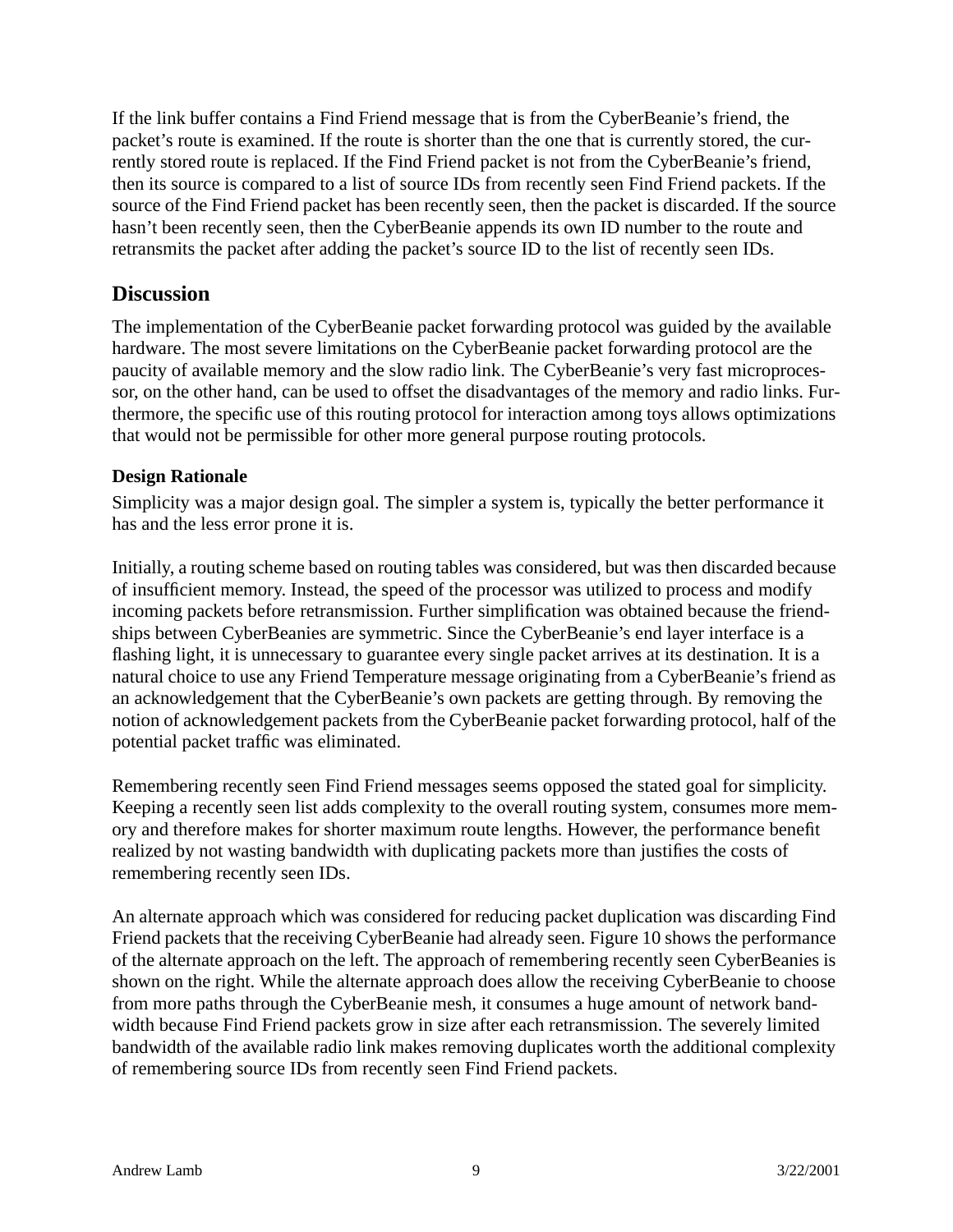

# **Figure 10: Initial Find Friend propagation with and without recently seen**

# **Scalability**

The route storage needs to be N Words, where N is the largest allowable number of hops through the network. The buffer space needs to be N Words  $+17$  bits in order that type, data and the largest permissible route can be created in the buffer to send. The number of recently seen packets also needs to be roughly N (though N/2 would work as well) in order to accommodate the number of expected Unique IDs. The space allocated for global and local variables remains constant at 4 Words. Hence, the amount of memory utilized by this design as a function of the number of CyberBeanies is on the order of 3N.

Memory usage scales well in this design because most of the information necessary for routing a particular packet is stored inside the packet during transmission. The network bandwidth is the limiting factor when scaling this system.

# **Initialization**

The CyberBeanie packet forwarding protocol is said to be stable when all of the CyberBeanies have routes to their friends and are broadcasting temperature data happily. The network speed directly determines the speed at which a mesh of CyberBeanies stabilizes because it determines the speed at which Find Friend packets can propagate across the network. The calculations below are based on the five by five grid scenario described in the introduction. To determine the average setup time of the CyberBeanie network, consider the individual worst case scenario where the two friends are located at opposite corers of the five by five grid

By tracing out the message propagation paths (see Figure 11), the maximum route length is 8 nodes, with a propagation time of approximately 1160 mS. The total number of Find Friend packets caused by a particular initial broadcast is the same regardless of the two friend's relative locations. Most Find Friend packets will not start at the edges, and hence their retransmissions will not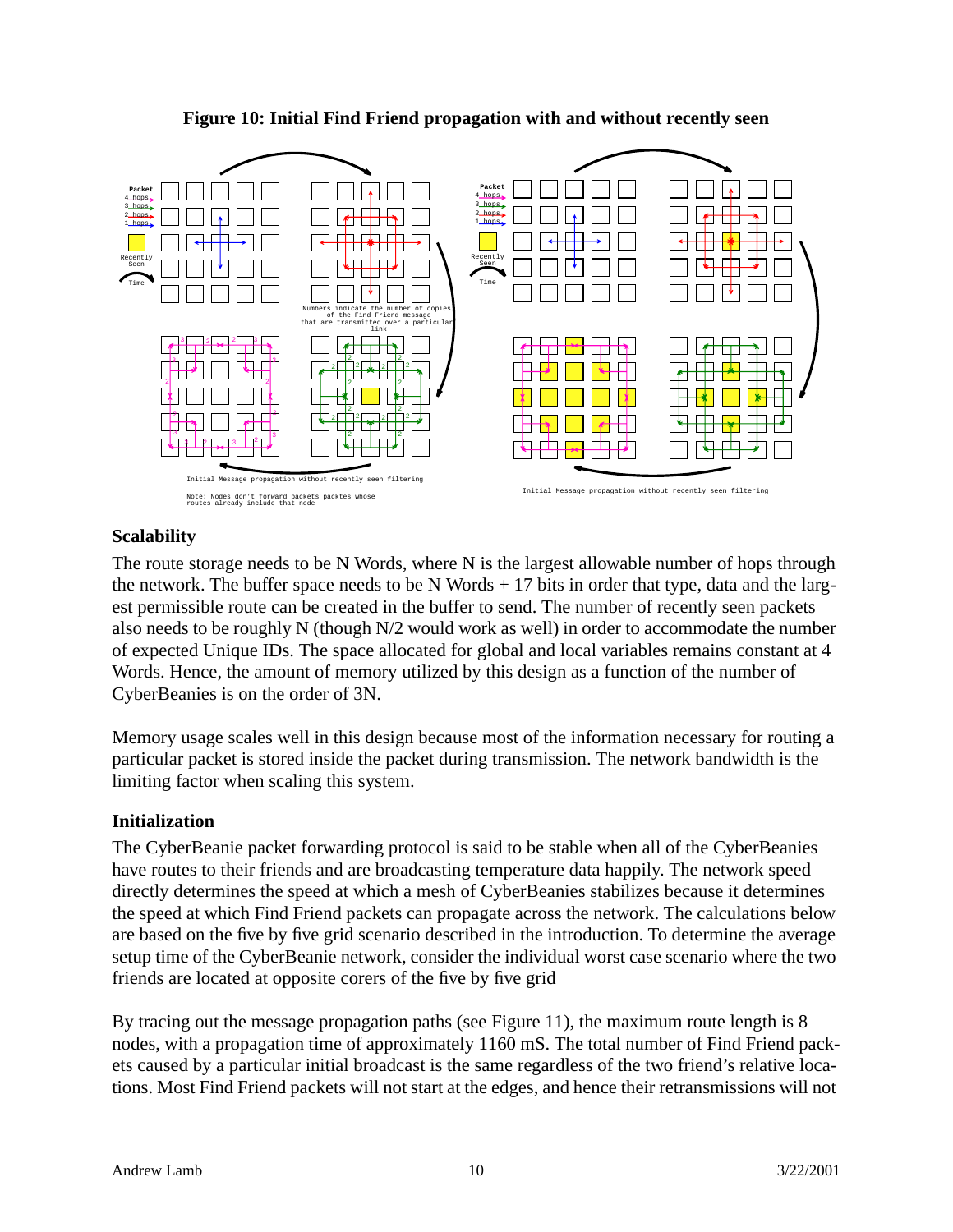consume as much bandwidth because fewer nodes will be visited. Since the hop count is smaller, the average packet size which grows linearly with the number of hops will be smaller, and the total network bandwidth consumed will also be smaller.

12302 bits of the total bandwidth of the network are required for all packets in the worst case scenario presented in Figure 11. The total network bandwidth equals the total number of bits that can be sent per second over the entire network. In the five by five grid scenario, the total network bandwidth is

# 25 CyberBeanies x 1000 bits/sec/CyberBeanie = 25,000 bits/sec

Using the total network bandwidth and the worst case cost of sending a Find Friend message, the average time taken to initialize the network is approximately

25 CyberBeanies x 3736 bits/initialization/CyberBeanie x 1/25,000 secs/bit = 3.736 sec

This is only approximate because it does not account for potential bottle necks at the central CyberBeanies. On the other hand, since it assumes the worst case, the approximations will (hopefully) partially offset each other.





# **Interactivity**

The faster each CyberBeanie sends its friend temperature data, the more interactive the toy will be. The physical constraints of the network, impose limitations on the rate at which data can be exchanged. By examining the worst case Friend Temperature message propagation, the exchange rate for the five by five grid can be computed.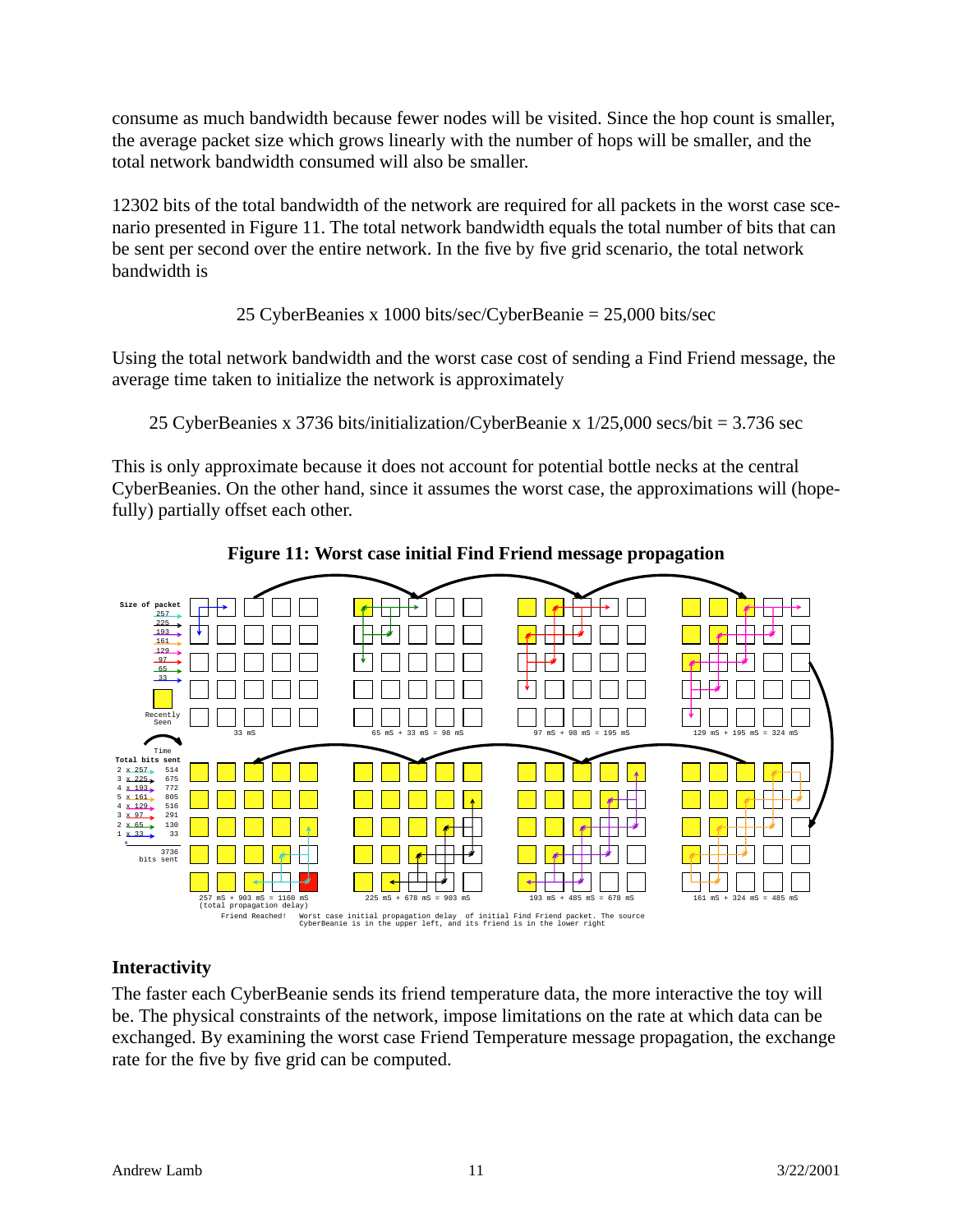Figure 12 illustrates that the worst case Friend Temperature message takes 1288 milliseconds to reach the specified friend, at an expense of 1288 bits of total network bandwidth. Using the worst case message scenario the network will support

 $1/1,288$  message/bits x 25,000 bits/sec = 19.4 messages/sec

implying that each CyberBeanie can send out Friend Temperature messages every

 $1/25$  1/CyberBeanie messages x 19.4 messages/sec = 0.776 sec = 776 mS

These calculations do not take into account the potential bottle necks of the CyberBeanies in the middle of the mesh. CyberBeanies route messages along the shortest known path without any regard for the current traffic load of the center CyberBeanies. The amount of bandwidth consumed by a particular Friend Temperature message is proportional to the number of hops necessary to reach the friend. It is unlikely that all paths will go through the middle CyberBeanies, but it is also unlikely that all paths will be the worst case. The worst case bandwidth and the potential bottlenecks partially cancel each other out.





# **Support for intended application**

The algorithms of the CyberBeanie packet forwarding protocol are general, and are suitable for configurations other than the five by five grid. In the setting of 25 school children sitting in neat rows, the performance of the network is good. Each CyberBeanie can expect to be informed of its friend's temperature every 776 milliseconds. To the end user, a 776 millisecond response time will make the CyberBeanies very interactive. The initial setup time of 3736 mS, while noticeable, is reasonable.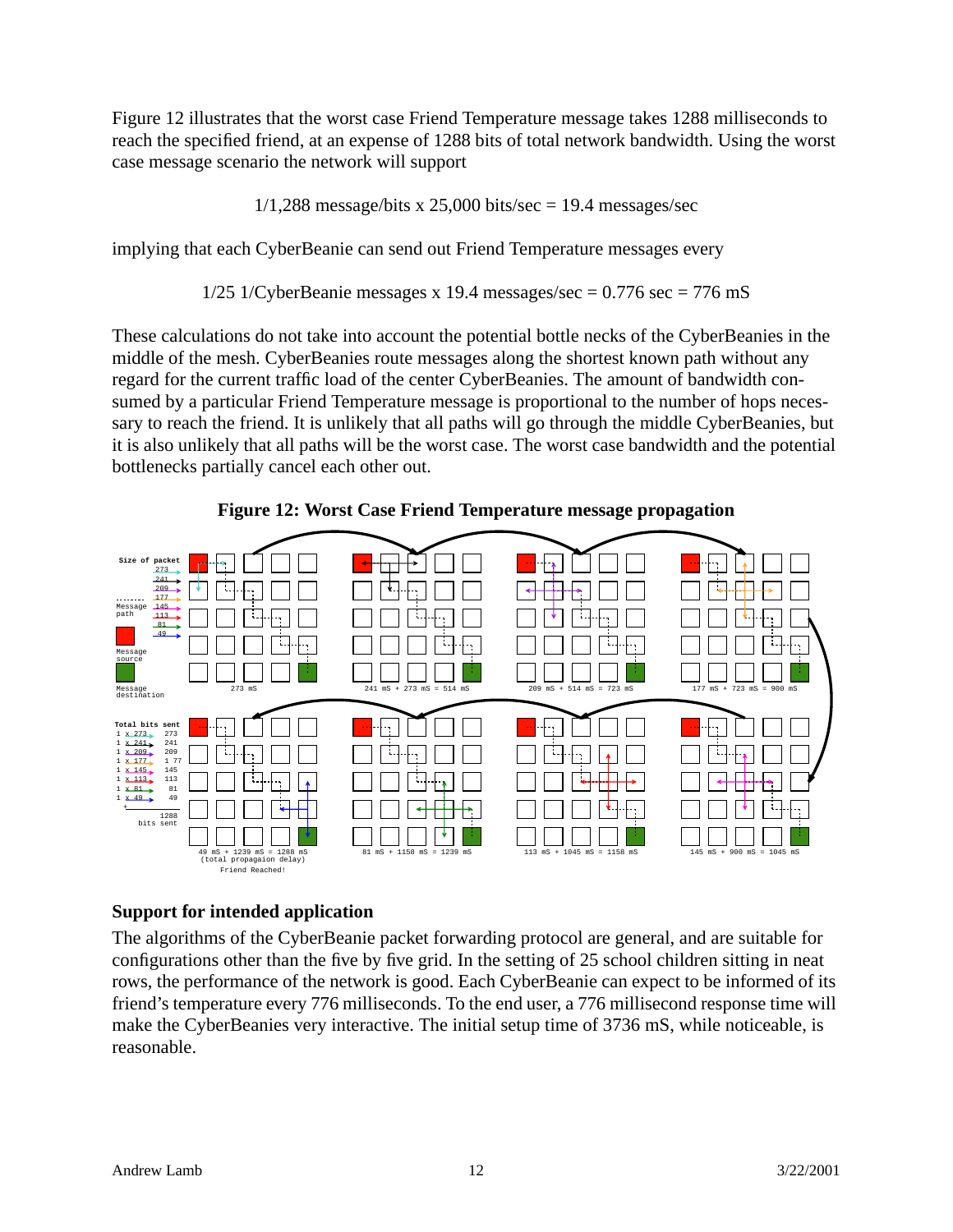The CyberBeanie protocol will take 4393 milliseconds to react to changes in the network. It takes 3 \* 776 milliseconds to notice that no friend messages have arrived, and then 1288 additional milliseconds to receive a new Find Friend packet from its it friend. It then takes 776 milliseconds longer for the first Friend Temperature to arrive.

If less stringent requirements were placed on system, such as only 100 unique ID numbers (necessitating only 7 bits to store an ID, and an allowable 20 second stabilization time, both memory and radio link bandwidth could be decreased. Memory consumption of the CyberBeanie packet forwarding protocol is directly proportional to the size of the unique IDs required, and hence reducing the ID size by a factor of four would reduce the memory consumption by a factor of four. Because IDs make up the largest portion of transmitted packets, a factor of four reduction in ID size would result in a factor of four decrease in the necessary speed of the radio links as well.

# **Factory Programmed Constants**

To determine the global constants for WAIT\_COUNT, MESSAGE\_COUNT, and MAX\_TIME\_IN\_RECENTLY\_SEEN in the five by five grid, the worst case propagation times were used. Using the worst case makes the CyberBeanies slightly less interactive as it takes them longer to notice a change in network topology and it potentially under utilizes the available radio link's bandwidth. However, using worst case times makes the CyberBeanies more robust to deviations from the five by five grid topology.

WAIT\_COUNT determines the number of times a friendless CyberBeanie attempts to send a temperature before it launches another Find Friend packet. Propagating a Find Friend message through the CyberBeanie mesh network consumes a large amount of bandwidth, so not sending redundant messages boosts performance. A CyberBeanie should wait at least the worst case propagation time(1160 milliseconds) of a Find Friend packet before sending another one. To allow for network congestion, and to make absolutely sure that the Find Friend message has propagated through the network, WAIT\_COUNT is set to 3 inter temperature times for a total of 3 x 776 mS = 2328 mS between Find Friend packets.

MESSAGE\_COUNT is the number of temperature packets that are sent to a friend without receiving acknowledging temperature packets. When MESSAGE\_COUNT packets have been sent, the current route is invalidated. If MESSAGE\_COUNT is set too low, a few lost packets might cause the CyberBeanie to discard good route information and rebroadcast a costly Find Friend packet. If MESSAGE\_COUNT is set too high, a CyberBeanie's interactivity is decreased because it takes longer to realize that the network configuration has changed. Allowing 3 full worst case message propagation times( $2 \times 1,288 \text{m}$ S = 2,576mS) strikes a compromise between these two trade-offs.

MAX TIME IN RECENTLY SEEN is the number of milliseconds of not seeing any Find Friend packets before a CyberBeanie discards its table of recently seen Find Friend IDs. A good choice is the time that a worst case Find Friend packet takes to propagate through the network (1160 mS). If no Find Friend packets have not been observed in this time, there is a good chance that the network topology has stabilized.